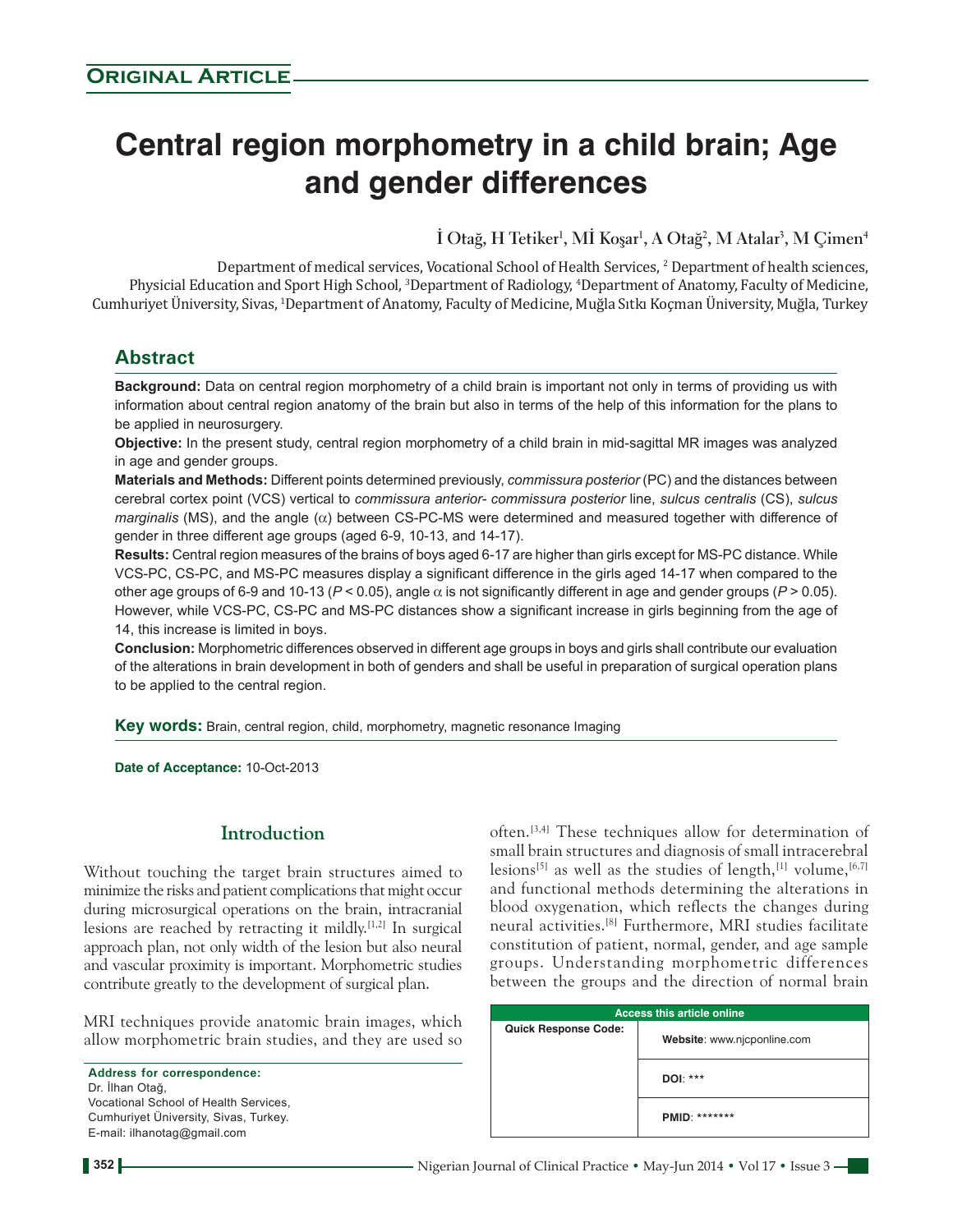development is crucial for interpretation of clinical imaging studies.[9,10]

The brain morphometric studies are mostly related to adults. However, the brain of an adult is different from that of a child in terms of size and shape. The brain continues its development during childhood. When the entire head is taken into consideration, a strong influence of age is observed in all sizes.[11] The morphometric studies performed in child brains shall contribute to our determination of the differences with the adult brains. Moreover, brain morphometry shows difference also in gender groups. The brain volume reaches the peak at the age of 14.5 in men and 10.5 in women.[7] Brain volume of men is 7‑10% bigger than the women.<sup>[4,7,12]</sup>

Morphometric brain studies performed for age and gender samples in normal or patient groups enlighten sensitive surgical plans. Many of intracranial lesions are taken by transcallosal technique by means of *corpus callosum*, subfrontal technique by means of *lamina terminalis*, and transcortical‑transventricular and transcallosal subchoroidal technique by means of interhemispheric transcallosal‑interforniceal, lateral ventricle according to their qualities, and position and combinations of these techniques.[13] Central region morphometry shall help surgical operations to be applied to the third ventricle and surrounding lesions.

### **Materials and Methods**

In the present study, total 90 child brain MRIs, 30 MRIs (15 of boys, 15 of girls) for three groups of childhood (aged 6‑9, aged 10‑13, and aged 14‑17), were examined prospectively. The research was performed on a Model 2001 1.5 Tesla MRI device (Exelart, Toshiba, Tokyo, Japan) in Cumhuriyet University, Faculty of Medicine, Research and Training Hospital, Department of Radiology. Evaluation of images was carried out using Toshiba software (V4.10, Excelart, Tokyo, Japan). Screen resolution was  $1024 \times 768$  pixels. All images were evaluated by observer with 12-years experience in pediatric neuroradiology interpretation. The images were taken by sagittal T1‑weighted fast spin echo (SE) technique (Repetition time (TR): 500 ms; Echo time (TE): 10 ms; Flip angle (FA): 90/16, Number of excitation (NEX):2; Field of view (FOV):  $180 \times 220$  mm; Matrix:  $224 \times 320$ ; Slice Thickness: 6.2 mm).

In mid‑sagittal MR images, the distance between cerebral cortex point vertical to *commissura anterior‑commissura posterior* line and *commissura posterior* (VCS‑PC), the distance between *sulcus centralis* in cerebral cortex and *commissura posterior* (CS‑PC), *sulcus marginalis* which is a branch of *sulcus cingulate* in cerebral cortex and *commissura*  *posterior* (MS‑PC) and additionally to these measures of length, the angle between *sulcus centralis–commissura posterior* – *sulcus marginalis* ( $\alpha$ ) were measured [Figure 1]. The data was evaluated with SPSS (14.0) program.

## **Results**

Without considering the gender, VCS‑PC, CS‑PC, MS‑PC distances, and angle  $\alpha$  were measured in children in three age groups (age group of 6‑9, 10‑13, and 14‑17) and totally. Statistical mean, standard deviation, the lowest and the highest value of every measurement were determined [Table 1].

Based on the statistical analysis, without considering the gender, VCS‑PC, CS‑PC, and MS‑PC distances of children in age group of 14‑17 are significantly different from the age group of  $6-9$  and  $10-13$  ( $P < 0.05$ ). For the age groups of 6‑9 and 10‑13, the difference between VCS‑PC, CS‑PC, and MS‑PC distances is not significant (*P* > 0.05). Angle  $\alpha$  is not significant for all of the three groups ( $P > 0.05$ ).

VCS-PC, CS-PC, MS-PC distances, and angle  $\alpha$  were measured in boys in all of three age groups (age groups of 6‑9, 10‑13, and 14‑17) and in total. Statistical mean, standard deviation, the lowest and the highest value of every measurement were determined [Table 2].

In the study performed for age groups of boys, the differences between VCS-PC, CS-PC, MS-PC, and angle  $\alpha$  are not significant in all of three age groups  $(P > 0.05)$ .

VCS‑PC, CS‑PC, MS‑PC, distances and angle α were measured in girls in all of three age groups (age groups of 6‑9, 10‑13, and 14‑17) and in total. Statistical mean,



**Figure 1:** VCS‑PC, CS‑PC, MS‑PC distances, and angle α in mid‑sagittal brain MR images. PC: *Commissura posterior* VCS: The distances between cerebral cortex point vertical to *commissura anterior‑ commissura posterior* line CS: *Sulcus centralis* MS: *Sulcus marginalis* α: The angle between CS‑PC‑MS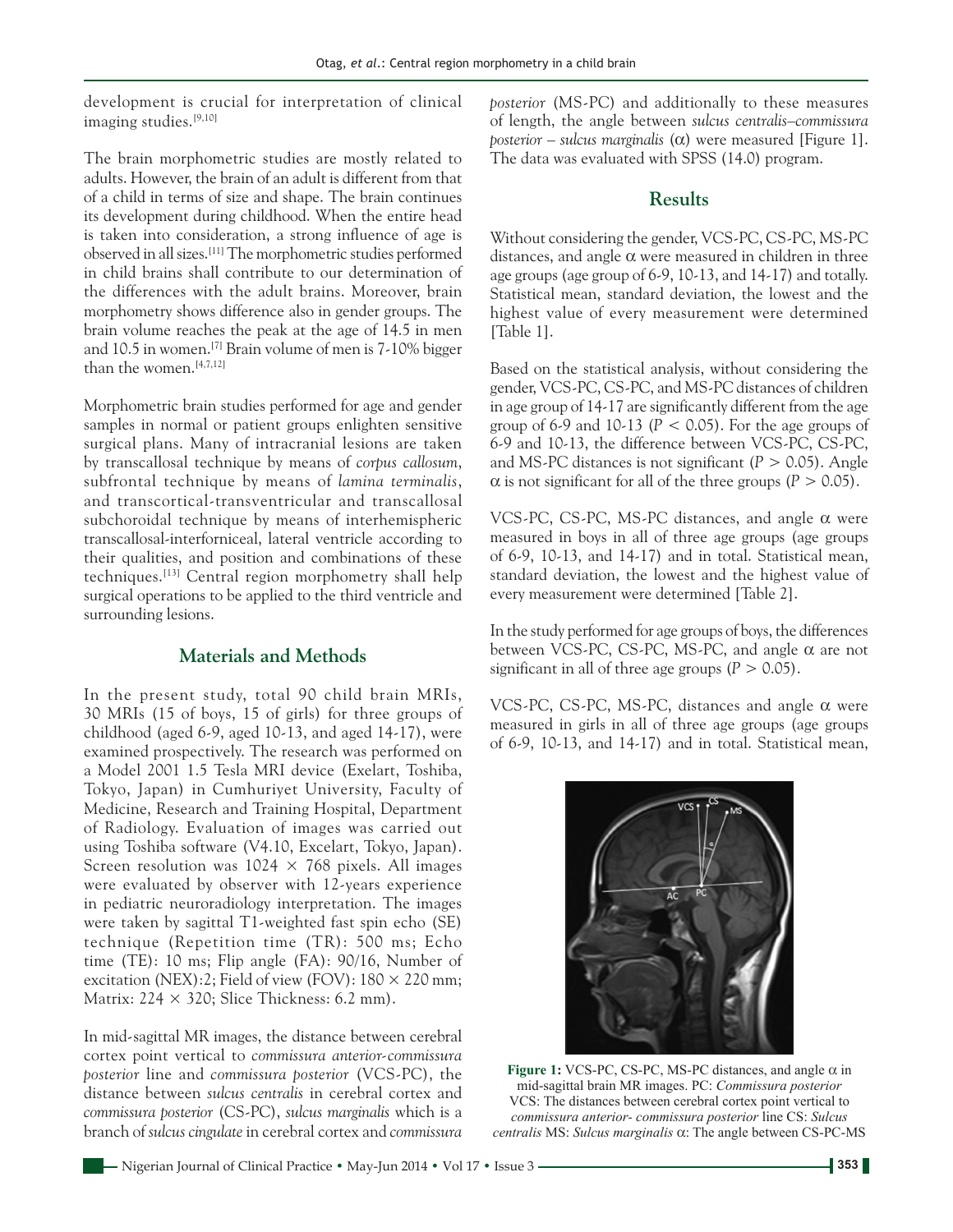**Table 1: Without considering the gender, values of VCS‑PC, CS‑PC, MS‑PC distances, and angle** α **in children aged between 6‑9, 10‑13, and 14‑17 and totally aged between 6‑17. PC:** *Commissura posterior* **VCS: The distances between cerebral cortex point vertical to**  *commissura anterior‑ commissura posterior* **line CS:** *Sulcus centralis* **MS:** *Sulcus marginalis* α**: The angle between CS‑PC‑MS**

|          | Age        | N  | Minimum | <b>Maximum</b> | Mean | Std. Dev. |
|----------|------------|----|---------|----------------|------|-----------|
| VCS-PC   | $6-9$      | 30 | 62.0    | 76.0           | 69.6 | 2.8       |
|          | 10-13      | 30 | 58.0    | 80.0           | 69.4 | 5.2       |
|          | $14 - 17*$ | 30 | 66.0    | 80.0           | 72.9 | 3.3       |
|          | Total      | 90 | 58.0    | 80.0           | 70.6 | 4.2       |
| CS-PC    | $6-9$      | 30 | 62.0    | 74.0           | 68.3 | 2.8       |
|          | $10-13$    | 30 | 57.0    | 78.0           | 67.9 | 4.5       |
|          | $14 - 17*$ | 30 | 65.0    | 79.0           | 71.5 | 3.6       |
|          | Total      | 90 | 57.0    | 79.0           | 69.2 | 4.0       |
| MS-PC    | $6-9$      | 30 | 55.0    | 72.0           | 66.0 | 3.6       |
|          | 10-13      | 30 | 56.0    | 73.0           | 66.6 | 4.1       |
|          | $14 - 17*$ | 30 | 63.0    | 80.0           | 69.9 | 3.5       |
|          | Total      | 90 | 55.0    | 80.0           | 67.5 | 4.1       |
| $\alpha$ | $6-9$      | 30 | 7.4     | 19.0           | 13.7 | 3.1       |
|          | 10-13      | 30 | 7.9     | 25.0           | 14.0 | 4.2       |
|          | 14-17      | 30 | 10.4    | 21.0           | 14.0 | 2.5       |
|          | Total      | 90 | 7.4     | 25.0           | 13.9 | 3.3       |

\*Values are significantly different (*P*<0.05)

**Table 2: Values of VCS‑PC, CS‑PC, MS‑PC distances, and angle** α **in boys aged between 6‑9, 10‑13, and 14‑17 and totally aged between 6‑17. PC:** *Commissura posterior* **VCS: The distances between cerebral cortex point vertical to** *commissura anterior‑commissura posterior* **line CS:** *Sulcus centralis* **MS:** *Sulcus marginalis* α**: The angle between CS‑PC‑MS**

|          | Age   | N  | Minimum | Maximum | Mean | Std. Dev. |
|----------|-------|----|---------|---------|------|-----------|
| VCS-PC   | $6-9$ | 15 | 62.0    | 74.0    | 69.8 | 2.9       |
|          | 10-13 | 15 | 58.0    | 80.0    | 70.8 | 5.2       |
|          | 14-17 | 15 | 66.0    | 80.0    | 72.4 | 4.0       |
|          | Total | 45 | 58.0    | 80.0    | 70.9 | 4.2       |
| CS-PC    | $6-9$ | 15 | 62.0    | 74.0    | 68.4 | 3.3       |
|          | 10-13 | 15 | 61.0    | 78.0    | 69.1 | 3.7       |
|          | 14-17 | 15 | 65.0    | 79.0    | 71.2 | 4.1       |
|          | Total | 45 | 61.0    | 79.0    | 69.5 | 3.8       |
| MS-PC    | $6-9$ | 15 | 55.0    | 70.0    | 65.7 | 3.8       |
|          | 10-13 | 15 | 58.0    | 73.0    | 67.7 | 3.7       |
|          | 14-17 | 15 | 64.0    | 80.0    | 69.4 | 4.1       |
|          | Total | 45 | 55.0    | 80.0    | 67.5 | 4.1       |
| $\alpha$ | $6-9$ | 15 | 7.6     | 19.0    | 14.7 | 2.9       |
|          | 10-13 | 15 | 7.9     | 20.0    | 13.1 | 3.8       |
|          | 14-17 | 15 | 10.4    | 21.0    | 13.4 | 2.9       |
|          | Total | 45 | 7.6     | 21.0    | 13.8 | 3.2       |

\*Values are significantly different (*P*<0.05)

standard deviation, the lowest and the highest value of every measurement were determined [Table 3].

**Table 3: Values of VCS‑PC, CS‑PC, MS‑PC distances, and angle** α **in girls aged between 6‑9, 10‑13, and 14‑17 and totally aged between 6‑17. PC:** *Commissura posterior* **VCS: The distances between cerebral cortex point vertical to** *commissura anterior‑commissura posterior* **line CS:** *Sulcus centralis* **MS:** *Sulcus marginalis* α**: The angle between CS‑PC‑MS**

|          | Age        | N  | <b>Minimum</b> | <b>Maximum</b> | Mean | Std. Dev. |
|----------|------------|----|----------------|----------------|------|-----------|
| VCS-PC   | $6-9$      | 15 | 64.0           | 76.0           | 69.5 | 2.8       |
|          | 10-13      | 15 | 59.0           | 76.0           | 68.2 | 5.1       |
|          | $14 - 17*$ | 15 | 69.0           | 79.0           | 73.2 | 2.7       |
|          | Total      | 45 | 59.0           | 79.0           | 70.4 | 4.2       |
| CS-PC    | $6-9$      | 15 | 64.0           | 74.0           | 68.2 | 2.2       |
|          | 10-13      | 15 | 57.0           | 73.0           | 66.9 | 4.9       |
|          | $14 - 17*$ | 15 | 65.0           | 77.0           | 71.7 | 3.2       |
|          | Total      | 45 | 57.0           | 77.0           | 69.0 | 4.1       |
| MS-PC    | $6-9$      | 15 | 59.0           | 72.0           | 66.4 | 3.4       |
|          | $10-13$    | 15 | 56.0           | 71.0           | 65.7 | 4.4       |
|          | $14 - 17*$ | 15 | 63.0           | 74.0           | 70.3 | 3.0       |
|          | Total      | 45 | 56.0           | 74.0           | 67.5 | 4.1       |
| $\alpha$ | $6-9$      | 15 | 7.4            | 17.7           | 12.6 | 3.0       |
|          | $10-13$    | 15 | 9.6            | 25.0           | 14.8 | 4.5       |
|          | 14-17      | 15 | 10.7           | 20.0           | 14.5 | 2.2       |
|          | Total      | 45 | 7.4            | 25.0           | 14.0 | 3.4       |

\*Values are significantly different (*P*<0.05)

According to the statistical analysis, VCS‑PC, CS‑PC, and MS‑PC distances of girls aged between 14‑17 are significantly different from those aged between 6‑9 and 10-13 ( $P < 0.05$ ). There is not a significant difference between VCS‑PC, CS‑PC, and MS‑PC distances of girls aged between 6-9 and 10-13 ( $P > 0.05$ ). Angle  $\alpha$  is not significant between all of the groups  $(P > 0.05)$ .

#### **Discussion**

In the present study, we examined central region morphometry of a normal child brain in the age groups of 6‑9, 10‑13, and 14‑17 and impact of gender on this morphometry.

MR images provide anatomic data, which allows for constitution of the intended sample groups and brain morphometric studies during development.<sup>[14]</sup> MRI studies are especially convenient in children, because ionized radiation is not used.[7] In our research, we used MRI to reveal developmental difference of the brain's central region based on age and gender in normal child brains.

Age has a strong impact on all brain sizes.<sup>[11]</sup> This impact is evidently seen in central region morphometric measurements of a normal child brain. Without considering gender, in the analysis, we performed to show the impact of only age in central region of a normal child brain; it was found that there are significant differences between the development in the children aged between 14‑17 and the